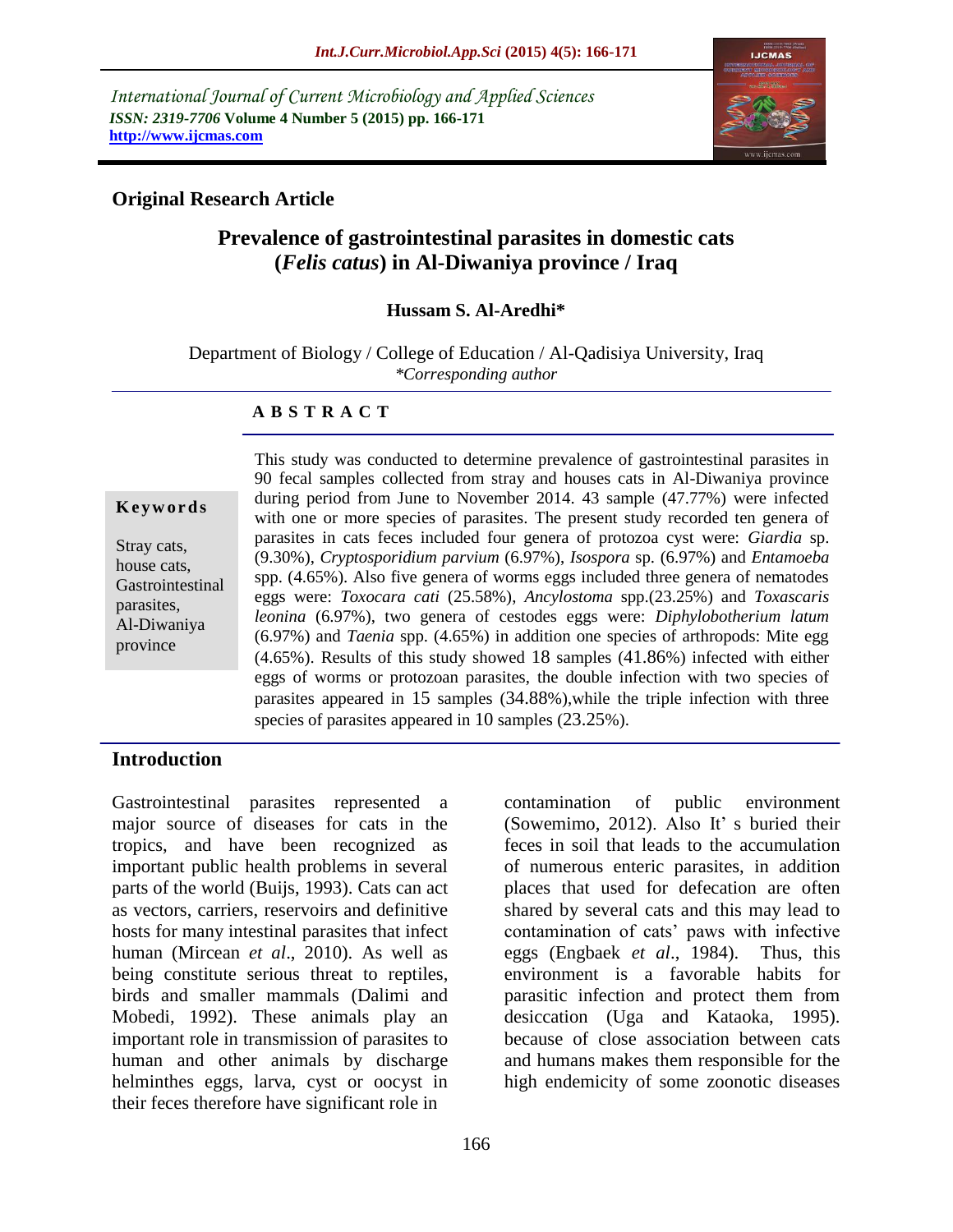like toxocarosis, toxoplasmosis and opisthorchiidosis (Overgaauw, 1997).

There are several reported in the world recorded many species of parasites in cats including *Toxoplasma gondii*, *Cryptosporidium* spp., *Spirometra, Taenia taeniaeformis*, *Toxocara cati*, *Giardia* sp*., Sarcocystis* spp., *Echinococcus* spp.*, Ancylostoma* spp., *Strongyloides* spp. *Sarcocystis* spp., *Blastocystis* spp. and *Microsporidia* spp. (Dalimi and Mobedi, 1992; Changizi *et al*., 2007).

Parsons (1987) pointed through examined feces of cats shown that ascarid nematode, *Toxocara cati* and hookworm, *Ancylostoma tubaeform* were the commonly reported intestinal helminthes parasite of cats worldwide.

The aim of this study is determine prevalence of gastrointestinal parasites in feces of stray and houses cats in Al-Diwaniya province.

## **Material and Methods**

This study was conducted from June to November 2014 in order isolate and identify parasites from feces of stray and houses cats collected from different parts in Al-Diwaniya province.

## **Fecal examination**

Fecal samples were collected freshly into clean polythene bags from 90 cats transported to laboratory of parasitology in Department of Biology, College of Education, Al-Qadisiya University, then examined by the formalin-ether sedimentation method and floatation technique in saturated sodium chloride solution as per the procedure outlined by (Soulsby 1982). Fecal smears were prepared and stained with modified Ziehl Neelsen staining method for presence of

*Cryptosporidium* oocyst as described by (Henricksen and Pohlenz 1981). Smear of feces were prepared and stained with trichome iodine stains to detect cysts or trophozoites of protozoa (Tanyuksel and Petri, 2003).

# **Results and Discussion**

The current study showed prevalence of parasites in feces cats collected from different parts in Al-Diwaniya province is (47.77) and these cats were infected with various parasites especially zoonotic parasites. This result is lower than percentages recorded by each of Sharif *et al*. (2009) in northern Iran and Labarthe *et al*. (2004) in Rio de Janeiro of Brazil they indicated that (90%) of feces cats in both regions were infected with parasites.

Differing percentages recorded may be due to season, geographical region (humidity and temperature), habits and behaviors of animal populations and kinds of cats (household, stray, shelter, feral) (Pomroy, 1999).

The current study recorded four genera of protozoa cyst included *Giardia* sp. (9.30%), *Cryptosporidium parvium* (6.97%), *Isospora*  sp. (6.97%) and *Entamoeba* spp. (4.65%) as Table (1) and Figures (1-4). These results agreement with previous studies in the world such as (Bahrami *et al*., 2011) in Iran when recorded cyst of *Giardia* spp. (18.91%), oocyst of *Cryptosporidium parvium* (8.1%) and oocyst of *Isospora* spp. (24.32%), also agree with (Khalafalla, 2011) in Egypt when recorded infected cats with *Entamoeba* sp. (12.5).

Infecting cats with protozoa occur by ingestion food and water contaminated with cyst of protozoa and discharge them by their feces in environment thus play a major role in transmit theses parasites to human (Mamatha *et al*., 2005).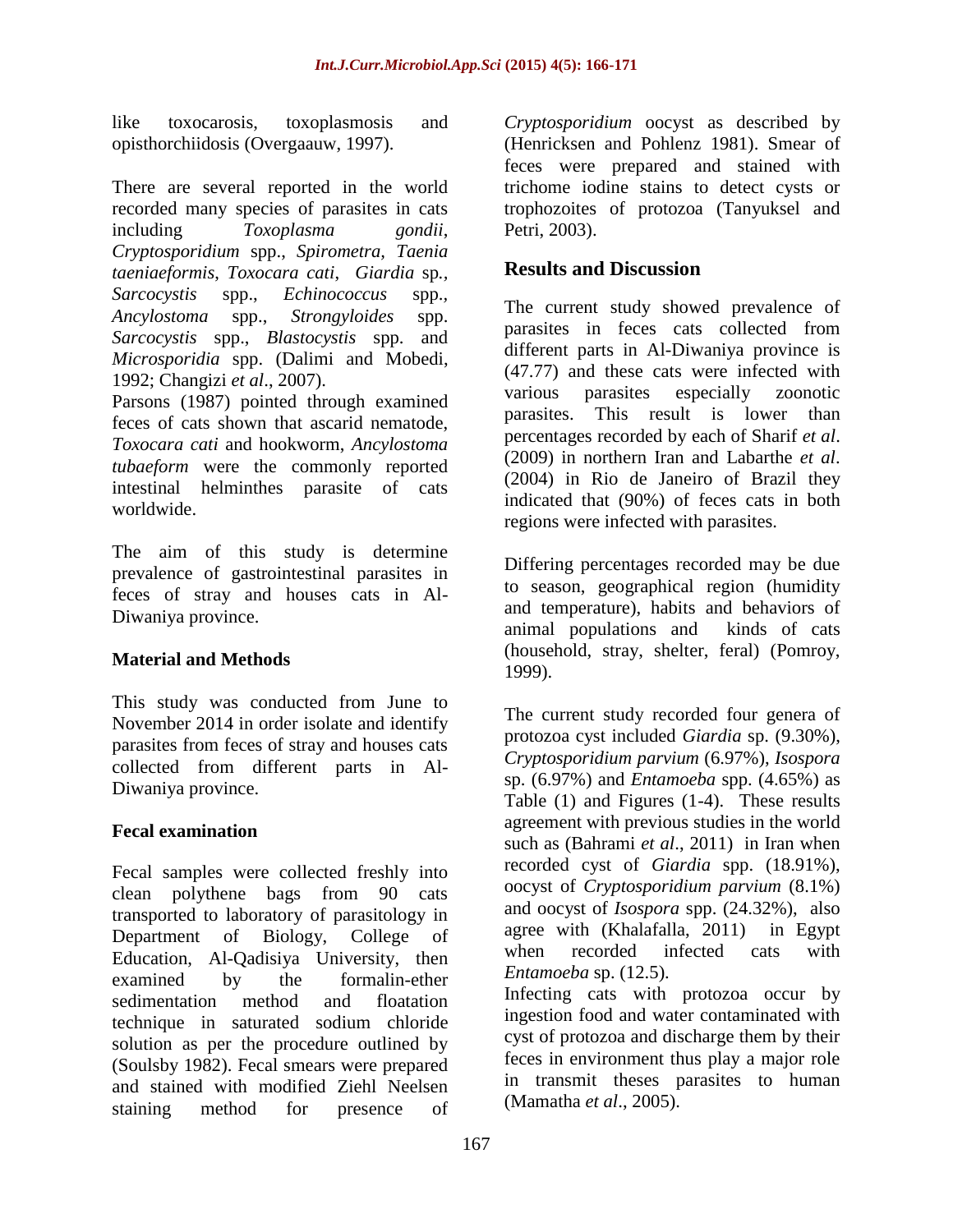Also This study appeared five genera of worm eggs included three genera of nematodes eggs were: *Toxocara cati* (25.58%), *Ancylostoma* spp. (23.25%) and *Toxascaris leonin*a (6.97%), two genera of cestodes eggs were: *Diphylobotherium latum* (6.97%) and *Taenia* spp.(4.65%) in addition one species of arthropods: Mites eggs (4.65%) as Table (1) and Figures (5- 10). In the present study most prevalent species of parasites is *Toxocara cati* (25.58%) that consistent with results of Zibaei *et al*. (2007) in Iran when recorded infected cats in Shiraz with *T. cati* (42.6%). Cats buried their feces in soil that may increase the probability of spread *T. cati*  eggs and these eggs have ability to resistant environmental conditions and can remain infectious for years in a favorable environment therefore children who play in this locations at risk of Toxocariasis because of geophagia and poor individual hygiene (Blaszkowska *et al*., 2013).

*Ancylostoma* spp. and *Toxascaris leonina* are other nematodes species found in the

current study, these results lower than percentage finding by Thienpoint *et al*. (1981) in Belgium where recorded infected cat with *Ancylostoma* spp*. and T. leonina*  (39.5% and 17%) respectively.

*Diphyllobotherium latum* (6.97%) identified in this study that similar with result of Okaeme (1986) in Nigeria, finding these eggs in this study may be due to these cats eating fish as food sources, therefore cats are acting as important indirect reservoirs of this parasite for humans.

*Taenia* spp. (4.65%) appeared in this study that similar to the finding by El-Shabrawy and Imam (1978) in Cairo, Egypt when recorded *Taenia* spp. (30%). Mite eggs (4.65%) isolated in this study, this agree with results of Khalafalla (2011) when isolated Mite eggs (13%) from fecal samples of cats in Nile Delta of Egypt and noted infected cats with mites may be due to the cat's habits and swallowed these eggs then discharge with their feces.

| <b>Parasites</b>        | No. infected | percentage $(\% )$ |
|-------------------------|--------------|--------------------|
| Giardia sp.             |              | 9.30               |
| Cryptosporidium parvium |              | 6.97               |
| <i>Isospora</i> sp.     |              | 6.97               |
| Entamoeba spp.          |              | 4.65               |
| Toxocara cati           |              | 25.58              |
| Ancylostoma spp.        | 10           | 23.25              |
| Toxascaris leonina      |              | 6.97               |
| Diphylobotherium latum  |              | 6.97               |
| Taenia spp.             |              | 4.65               |
| Mite egg                |              | 4.65               |
| <b>Total</b>            |              | 47.77              |

Table.1 Types of parasites isolated from cats feces.

**Table.2** Type of parasitic infection in cats feces.

| Type of parasitic infection | No. of samples | Percentage $(\% )$ |
|-----------------------------|----------------|--------------------|
| The single infection        |                | 41.86              |
| The double infection        |                | 34.88              |
| The triple infection        |                | 23.25              |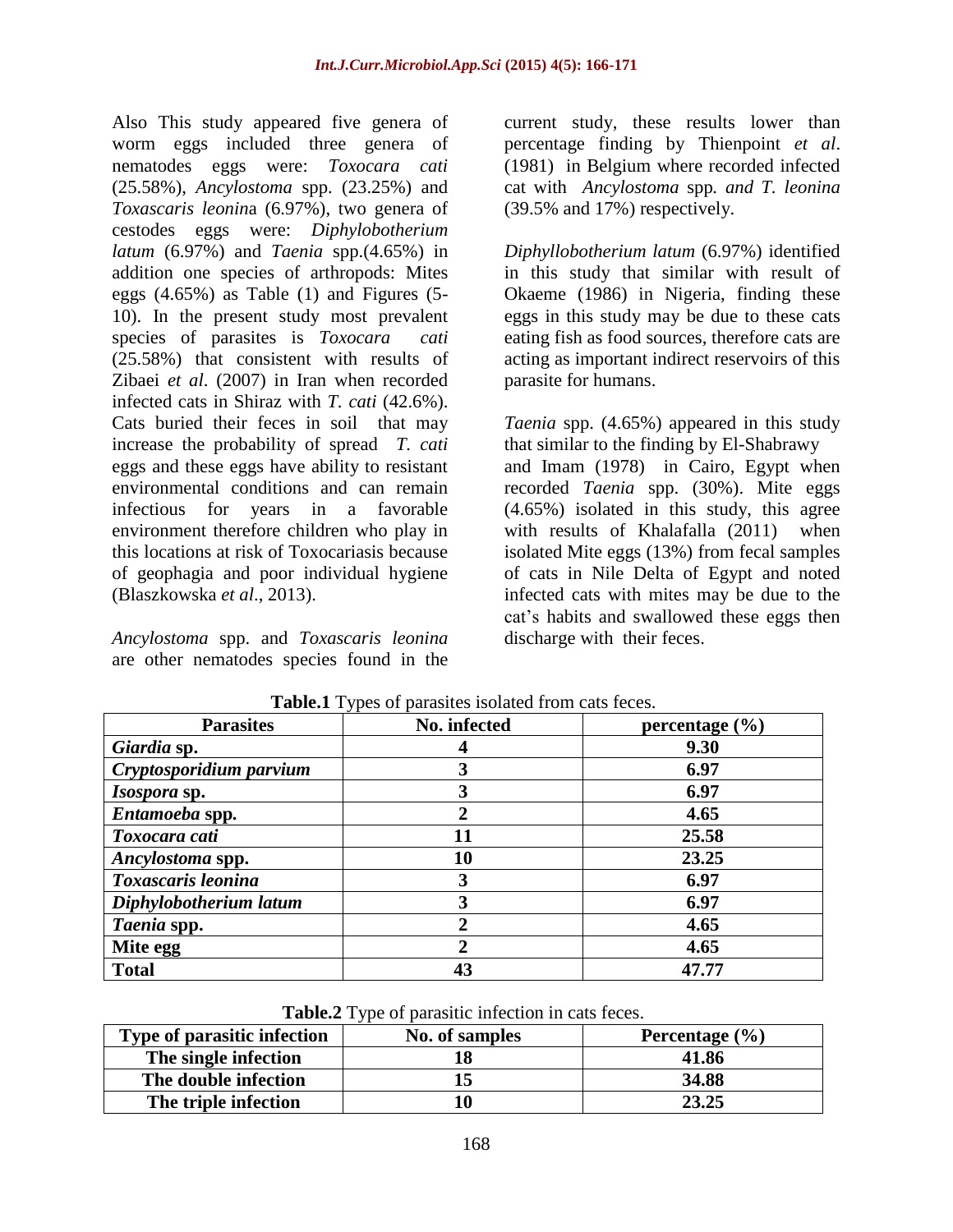









**Figure.9** *Taenia* sp. egg (40X) **Figure.10** Mite egg (40X)



**Figure.1** *Giardia* sp*.* cyst (40X) **Figure.2** *Cryptosporidium parvium* (40X)



**Figure.3** *Isospora* sp. (40X) **Figure.4** *Entamoeba* sp*.* cyst (40X)



**Figure.5** *Toxocara cati* egg (40X) **Figure.6** *Ancylostoma* spp. egg (40X)



**Figure.7** *Toxascaris leonin*a egg (40X) **Figure.8** *Diphylobotherium latum* (40X)

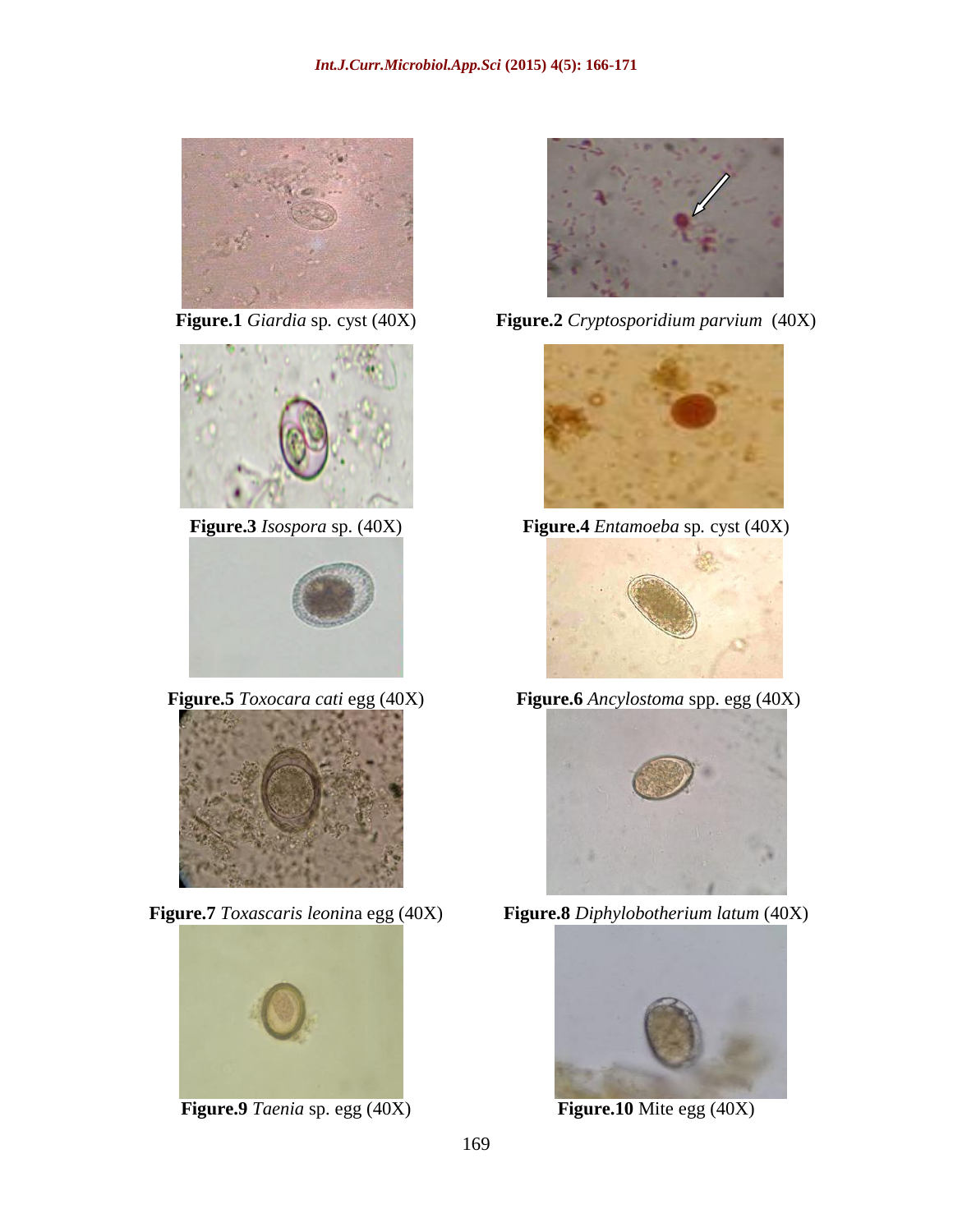Results of this study showed 18 samples (41.86%) infected with either eggs of worms or protozoan parasites, the double infection with two species of parasites appeared in 15 samples (34.88%) while the triple infection with three species of parasites appeared in 10 samples (23.25%) as Table (2).

These results are consistent with study of Khalafalla (2011) in Egypt when reported infected cats with single infection (42%), double infection (35%) and three or more infection (13%).

High prevalence rate of cats with a wide range of parasites in the studied area suggests that people face risk of parasitic infections through contact with infected cats and their excretion. Therefore human health education are recommended in the communities through prevention measures should implement include health education, public personal hygiene, control of stray cats and their exclusion from public places and children's playgrounds.

### **References**

- Bahrami, A.; Doosti, A.; Nahravanian, H.; Noorian, A. and Asbchin, S. (2011). Epidemiological Survey of Gastro-Intestinal Parasites in Stray Dogs and Cats. Australian J. Basic and Appl. Sci., 5(9): 1944-1948.
- Blaszkowska, J.; Wojcik, A.; Kurnatowski, P.and Szwabe, K. (2013). Geo helminthes egg contamination of children's play areas in the city of Lodz (Poland).Vet. Parasitol*.*, 192 (3): 228–33.
- Buijs, J. (1993). *Toxocara* infection and airway function: An experimental and epidemiological study. University of Utrecht.
- Changizi, E; Mobedi, I; Salimi-Bejestani, M. R. and Rezaei-Doust A. (2007).

Gastro-intestinal helminthic parasites in stray cats (*Felis catus*) from northern Iran. Iranian J. Parasitol.;2: 25-9.

- Dalimi, A. and Mobedi, I. (1992). Helminth parasites of carnivores in northern Iran. Ann. Trop. Med. Parasitol., 86: 395-397.
- El-Shabrawy, M.N. and Imam, E.A. (1978). Studies on Cestodes of domestic cats in Egypt with particular reference to species belonging to genera *Diplopylidium* and *Joyeuxiella.* J. Egyptian Vet. Med., 38: 19–27.
- Engbaek, K.; Madsen, H. and Larsen, S.O. (1984). A survey of helminthes in stray cats for Copenhagen with ecological aspects. Zeitsch. Fur Parasit., 19: 87-94.
- Henricksen, S.A. and Pohlenz J.F.L. (1981). Staining of Cryptosporidia by modified Ziehl-Neelsen technique. Act. Vet. Scandinavica, 22: 594-599.
- Khalafalla, R.E. (2011). A survey study on gastrointestinal parasites of stray cats in northern region of Nile delta, Egypt. PLoS One, 6 (7) 188-192.
- Labarthe, N.; Serrao, M.L.; Ferreira, A.M. Almeida, N.K. and Guerrero, J. A. (2004). Survey of gastrointestinal helminths in cats of the metropolitan region of Rio de Janeiro, Brazil. Vet. Parasitol., 123(2): 133–139.
- Mamatha, G.S.; Placid, E.D.S. and Bhat M.N. (2005). Gastrointestinal parasitism in dogs and cats in Banglore. Intas Polivet, 6: 152-153.
- Mircean, V.; Titilincu, A. and Vasile, C. (2010). Prevalence of endo parasites in household cat (Felis catus) populations from Transylvania (Romania) and association with risk factors. Vet. Parasitol*.,* 171(2):163– 166.
- Okaeme, A.N. (1986). Intestinal helminthes of cats in the Kainji Lake Area,